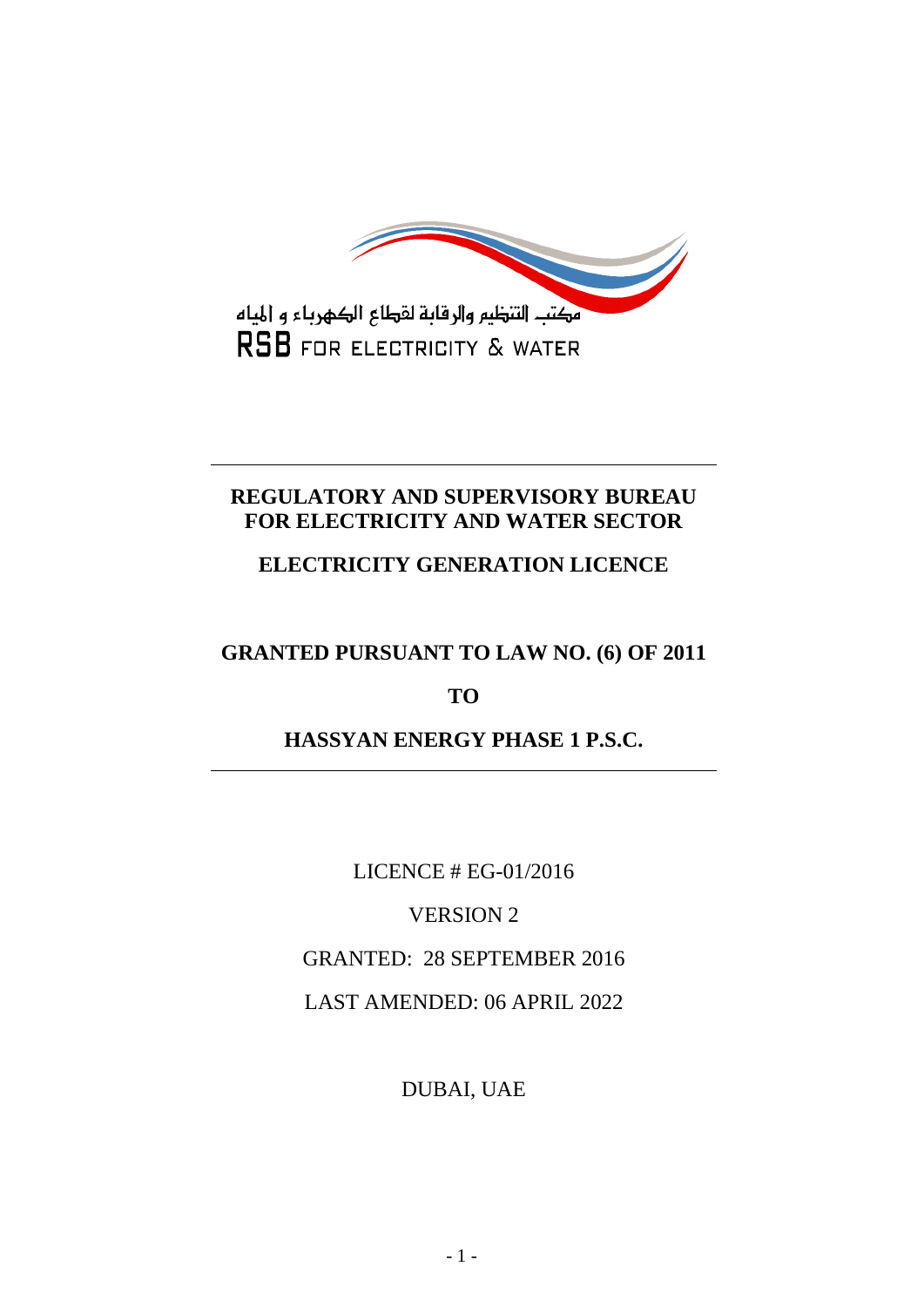## **CONTENTS**

| Clause                                             | Page           |  |
|----------------------------------------------------|----------------|--|
| <b>SECTION 1</b><br>DEFINITIONS AND INTERPRETATION | 3              |  |
| Definitions<br>1.                                  | 3              |  |
| Interpretations<br>2.                              | $\overline{4}$ |  |
| <b>SECTION 2</b><br><b>LICENCE</b>                 | 6              |  |
| <b>Grant of Licence</b><br>1.                      |                |  |
| Term of Licence<br>2.                              |                |  |
| Amendments and revocation<br>3.                    |                |  |
| Subcontracting<br>4.                               |                |  |
| Miscellaneous<br>5.                                | 6              |  |
| SCHEDULE 1 GENERATION CONDITIONS                   | 7              |  |
| Condition 1<br><b>Conditions and Derogations</b>   | 7              |  |
| Condition 2<br><b>Prohibited Activities</b>        | 7              |  |
| Condition 3<br>Compliance                          | 8              |  |
| Condition 4<br><b>System Planning</b>              | 8              |  |
| Condition 5<br>Scheduling, dispatch and metering   | 8              |  |
| Condition 6<br><b>Ancillary Services</b>           | 8              |  |
| Provision of Information<br>Condition 7            | 8              |  |
| Condition 8<br>Health, Safety and Environment      | 9              |  |
| Condition 9<br>Fees                                | 9              |  |
| Condition 10 Third party liability insurance       | 9              |  |
| Condition 11 Revocation                            | 9              |  |
| Condition 12 Transfer of Licence                   | 11             |  |
| Condition 13 Subcontracting Licensed Activities    | 11             |  |
| <b>SCHEDULE 2</b><br>PLANT DESCRIPTION             | 12             |  |
| <b>SCHEDULE 3 - AMENDMENT HISTORY</b>              | 14             |  |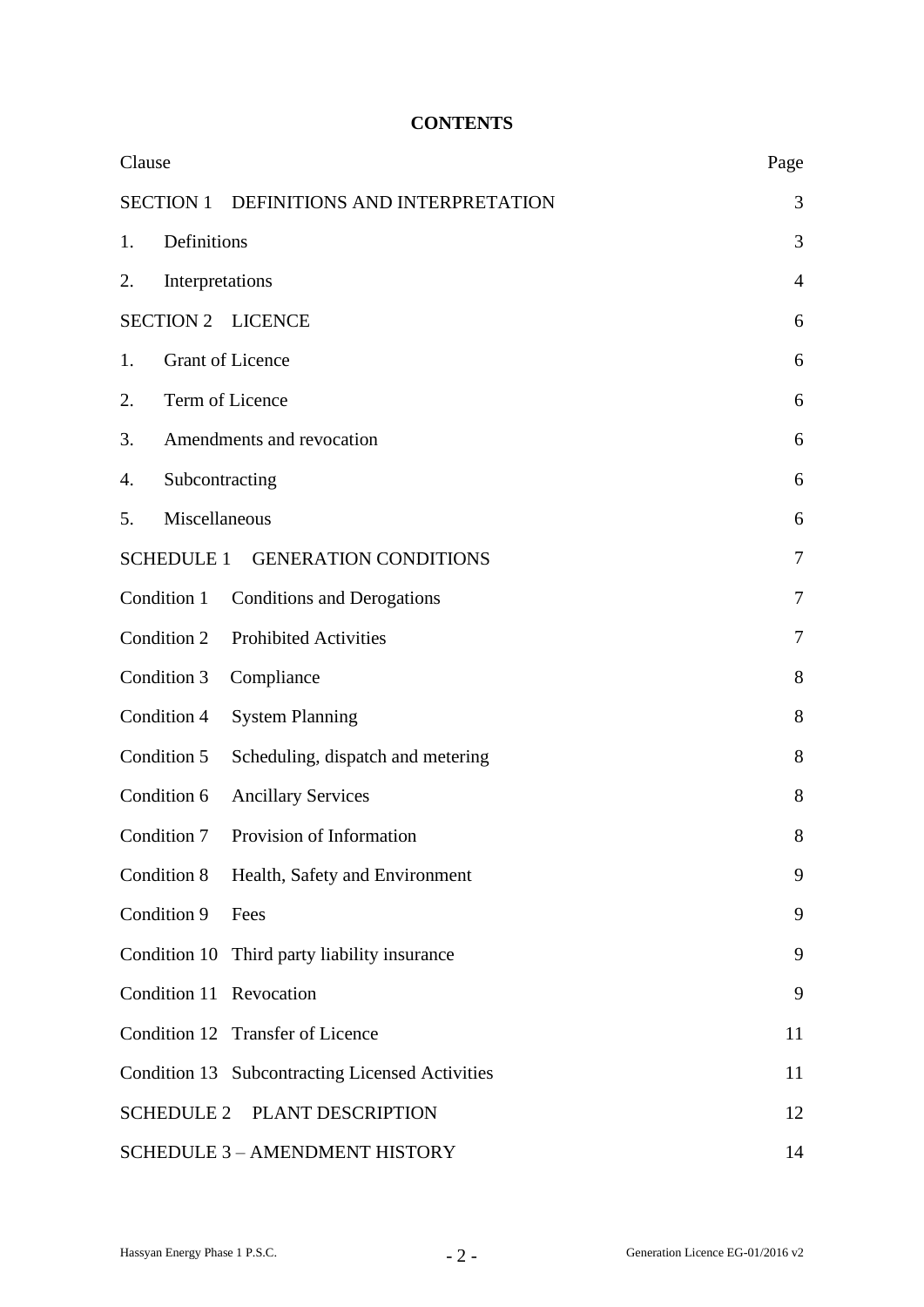### **ELECTRICITY GENERATION LICENCE**

#### **SECTION 1 – DEFINITIONS AND INTERPRETATION**

#### 1. **Definitions**

Capitalised terms not otherwise defined herein shall have the meaning given to them in the Law No 6. The following words and expressions used in this Licence shall have the following meanings:

"**Affiliate**", in relation to a person, means any person which Controls (directly or indirectly) that person, any other person which that person Controls (directly or indirectly) and any other person which is under common Control with that person (directly or indirectly), provided that: (i) the ultimate holding company of that person shall be deemed to be an Affiliate and (ii) DEWA shall not be considered an Affiliate of the Licensee;

"**Ancillary Services**" has the meaning given to it in the IWPP Code;

"**Availability Notice**" has the meaning given to it in the IWPP Code;

"**Control**" means, in respect of a person by another, that a person (whether alone or with its affiliates and whether directly or indirectly and whether by the ownership of share capital, the possession of voting power, contract or otherwise):

- (a) owns or controls (whether directly or otherwise) fifty-one per cent (51%) or more of the equity share capital, voting capital or the like of the controlled person; or
- (b) has the right, through ownership of equity share capital or voting capital, by contract, or otherwise, to control the compositions of, or the appointment of, a majority of the members of the board of directors, board of management, or other equivalent or analogous body of the controlled person;

"**Developer Shareholder**" means any person, other than DEWA or its Affiliates, who own shares in the Licensee;

"**DEWA**" means the Dubai Electricity and Water Authority;

"**IWPP Code**" means "Independent Water and Power Producers' Code" established by the RSB in accordance with Law No 6 (including any supplementary standards incorporated by reference therein);

"**Law No 6**" means Law No. (6) of 2011 Regulating the Participation of the Private Sector in Electricity and Water Production in the Emirate of Dubai together with any regulations promulgated in connection with this Law;

"**Licensed Activities**" has the meaning given in Paragraph 1 of Section 2;

"**Licensee**" has the meaning given in Paragraph 1 of Section 2;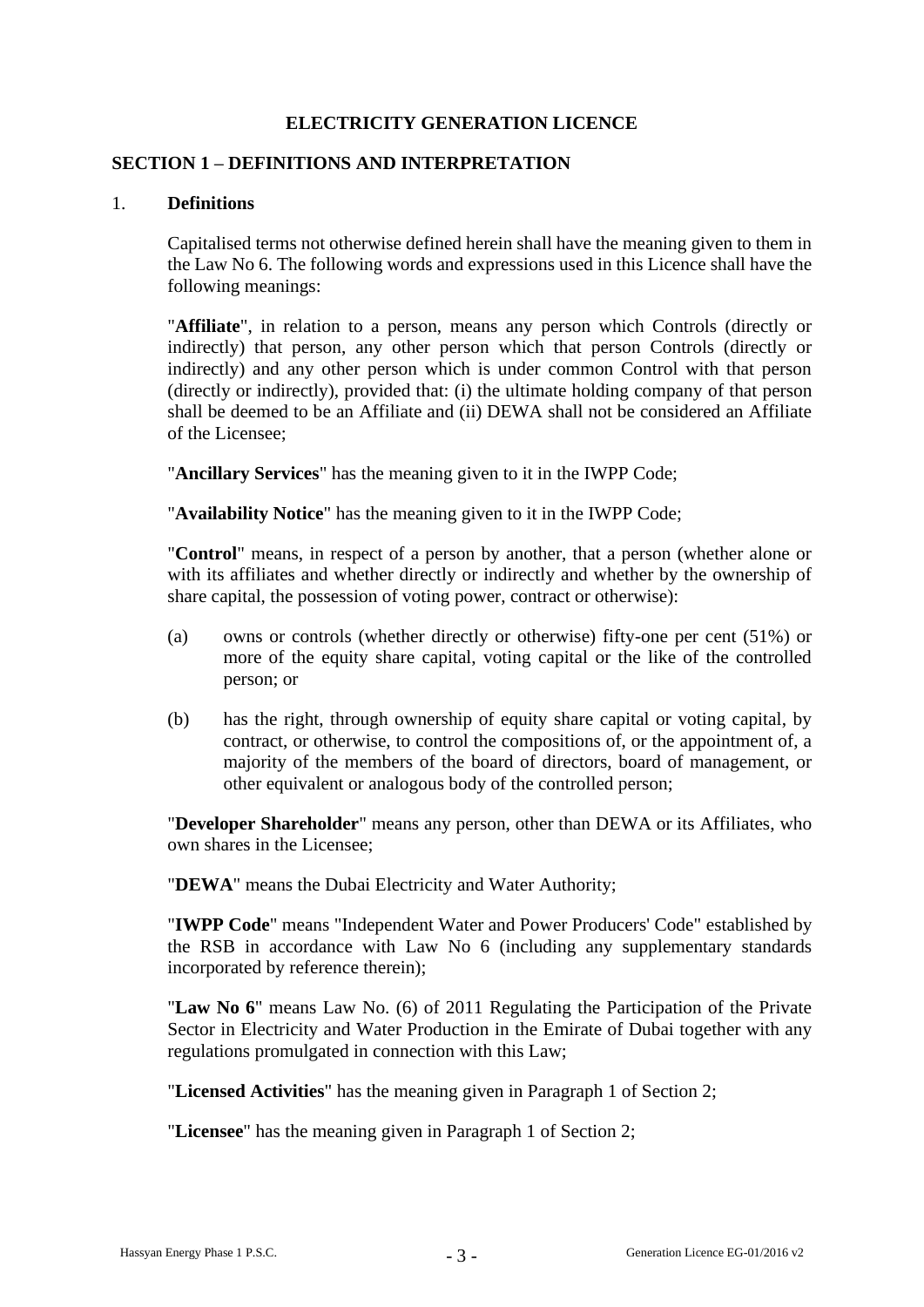"**Licensee's System**" means the electric lines owned or operated by the Licensee for the transport of electricity from Power Units to the Electrical Delivery Point (as defined in the PPA);

"**Plant**" has the meaning given in Paragraph 1 of Section 2;

"**Power Unit**" means any Power Unit (as defined in the IWPP Code) forming part of the Plant;

"**PPA**" means the power purchase agreement entered into by the Licensee and DEWA in relation to the sale and purchase of generating capacity and power output from the Plant;

"**Related Undertaking**" means any undertaking in respect of which the Licensee, the Developer Shareholder and/or any of their Affiliates (whether alone or together with other Affiliates) has (i) a participating interest, amounting to thirty percent (30%) or more of such undertaking's equity share capital, or (ii) has the right to appoint a majority of the directors to that undertaking;

"**RSB**" means the Regulatory and Supervisory Bureau established by Executive Council Resolution No. (2) of 2010 on the establishment of a Regulatory and Supervisory Office for Electricity and Water Sectors in Dubai;

"**RSB Fees Schedule**" means the schedule of fees for issuance of electricity and water production licences as defined by Executive Council Resolution No. (43) of 2015 Concerning the Fees to be Charged by the Regulatory and Supervisory Bureau for the Electricity and Water Sector in the Emirate of Dubai;

"**Transmission Control Centre**" has the meaning given to it in the IWPP Code;

"**Transmission Operator**" means DEWA in its capacity as operator of the Transmission System; and

"**Transmission System**" has the meaning given to it in the IWPP Code (as it applies to electricity).

#### 2. **Interpretation**

For the purpose of this Licence:

- (a) any reference to "**Paragraph**", "**Section**" or a "**Schedule**" is a reference to a Paragraph or Section in, or the Schedule to, this Licence;
- (b) any reference to a "**Condition**" is a reference to a Condition in Schedule 1;
- (c) where any obligation of the Licensee is required to be performed within a specified time limit that obligation shall be deemed to continue after that time limit if the Licensee fails to comply with that obligation within that time limit;
- (d) in construing a Condition or Section, the heading or title of any Condition or Section shall be disregarded;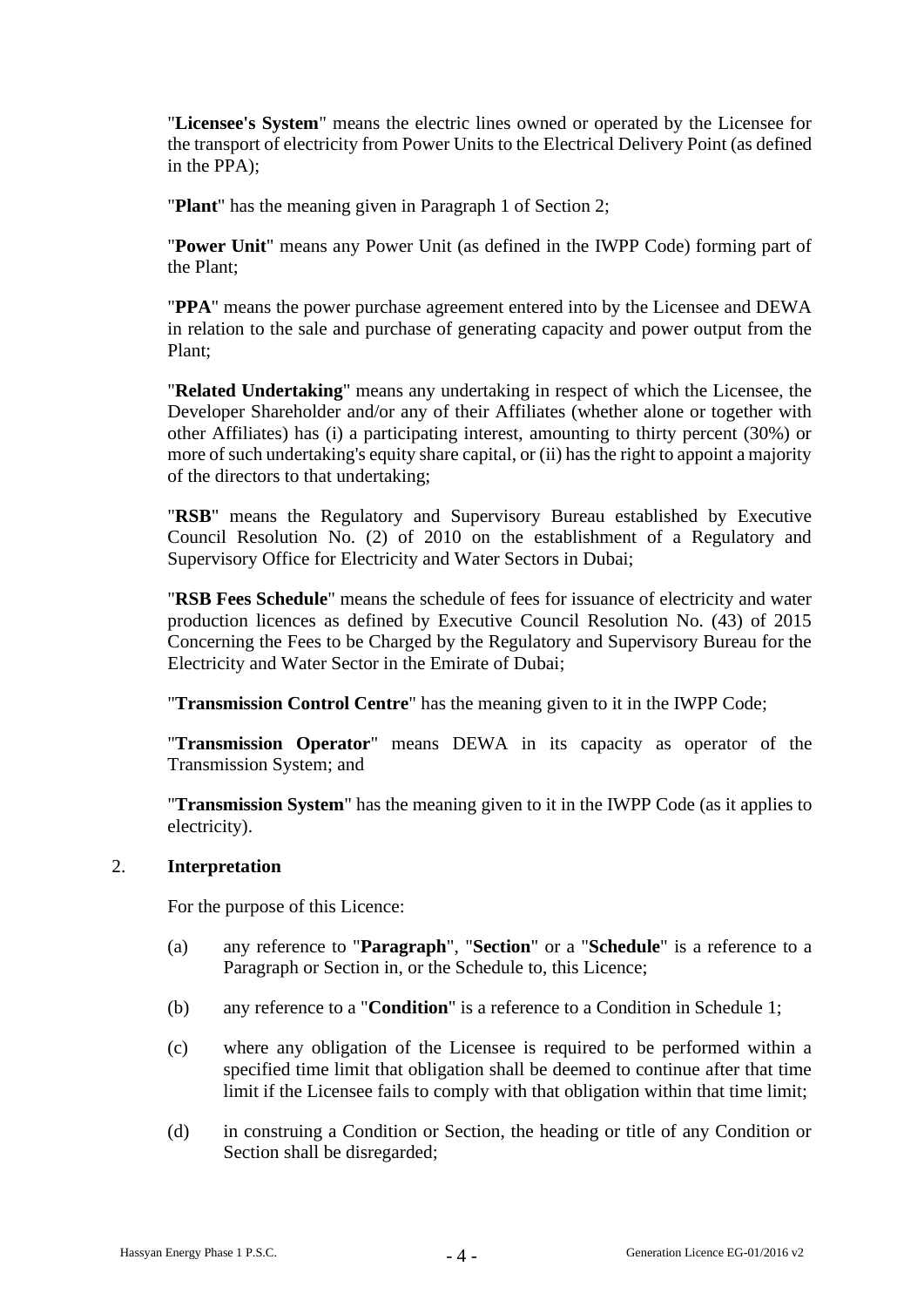- (e) the word "**include**" shall be construed without limitation;
- (f) a reference to a law, by-law, IWPP Code or document issued by the RSB shall be construed to refer to such law, by-law, IWPP Code or document issued by the RSB as may have been modified or replaced from time to time; and
- (g) in the event of any inconsistency between any terms of this Licence and laws of Dubai and the United Arab Emirates the law shall prevail to the extent of such inconsistency.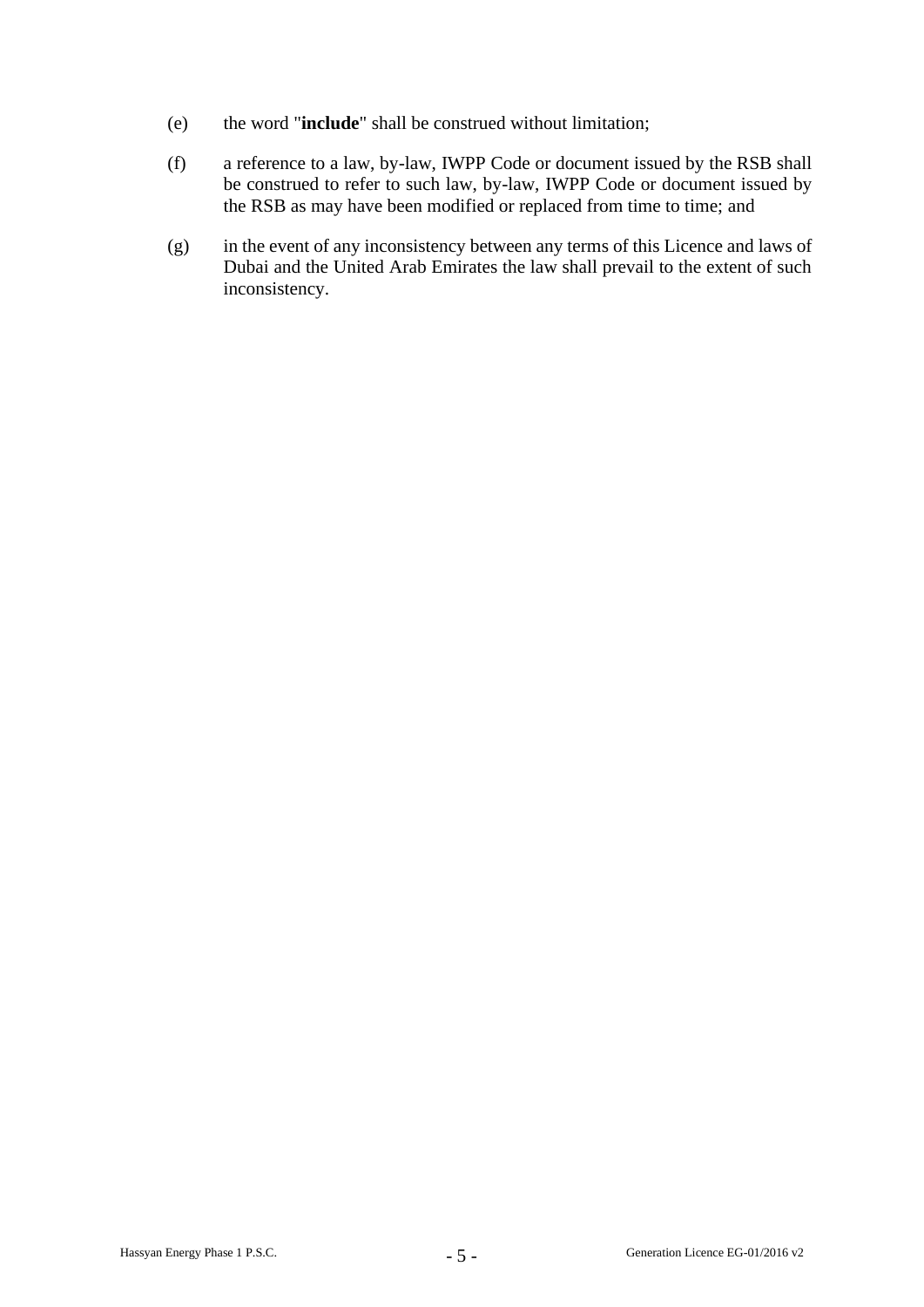## **SECTION 2 – LICENCE**

### 1. **Grant of Licence**

Pursuant to Law No 6, and subject to the terms and conditions set out in this Licence and the Conditions in Schedule 1, the RSB grants a licence to Hassyan Energy Phase 1 P.S.C. (the "**Licensee**") to carry out the following Regulated Activities (the "**Licensed Activities**") at its generation facility located in Saih Shuaib, Dubai, as more specifically described in Schedule 2 (the "**Plant**"):

- (a) the generation of electricity up to a maximum installed capacity of 2,400 MW; and
- (b) the delivery thereof into the Transmission System on terms and conditions to be agreed with the Transmission Operator in the PPA.

#### 2. **Term of Licence**

This Licence shall come into force on 1 October 2016 and, unless revoked in accordance with the provisions of Condition 11, shall continue until terminated by not less than 32 years notice in writing from the RSB to the Licensee.

#### 3. **Amendments and revocation**

This Licence is subject to (i) amendment in accordance with its terms or with Article 18 of Law No 6, and (ii) revocation in accordance with Condition 11.

#### 4. **Subcontracting**

The Licensee shall subcontract the Operation and Maintenance of the Plant to M/s NOMAC Gulf Coal Energy LLC.

#### 5. **Miscellaneous**

All correspondence, notices (including any notices issued by the RSB pursuant to Article 26 of Law No 6), instructions, consents and other communications between the RSB and the Licensee shall be in English, in writing and shall be sent to the following addresses (or such other address as may be notified by one party to the other from time to time):

| The Regulatory and Supervisory Bureau | Hassyan Energy Phase 1 P.S.C.             |
|---------------------------------------|-------------------------------------------|
| for Electricity and Water Sector      |                                           |
| Dubai Petroleum Complex               | Nassima Tower, Floor 24                   |
| Al Safa St.                           | Sheikh Zayed Road                         |
| P.O. Box: 121555                      | PO Box: 30582                             |
| Dubai, United Arab Emirates           | Dubai, United Arab Emirates               |
| <b>Attention: Executive Director</b>  | <b>Attention: Chief Executive Officer</b> |
|                                       |                                           |

## **APPROVED BY: GRAEME SIMS, EXECUTIVE DIRECTOR**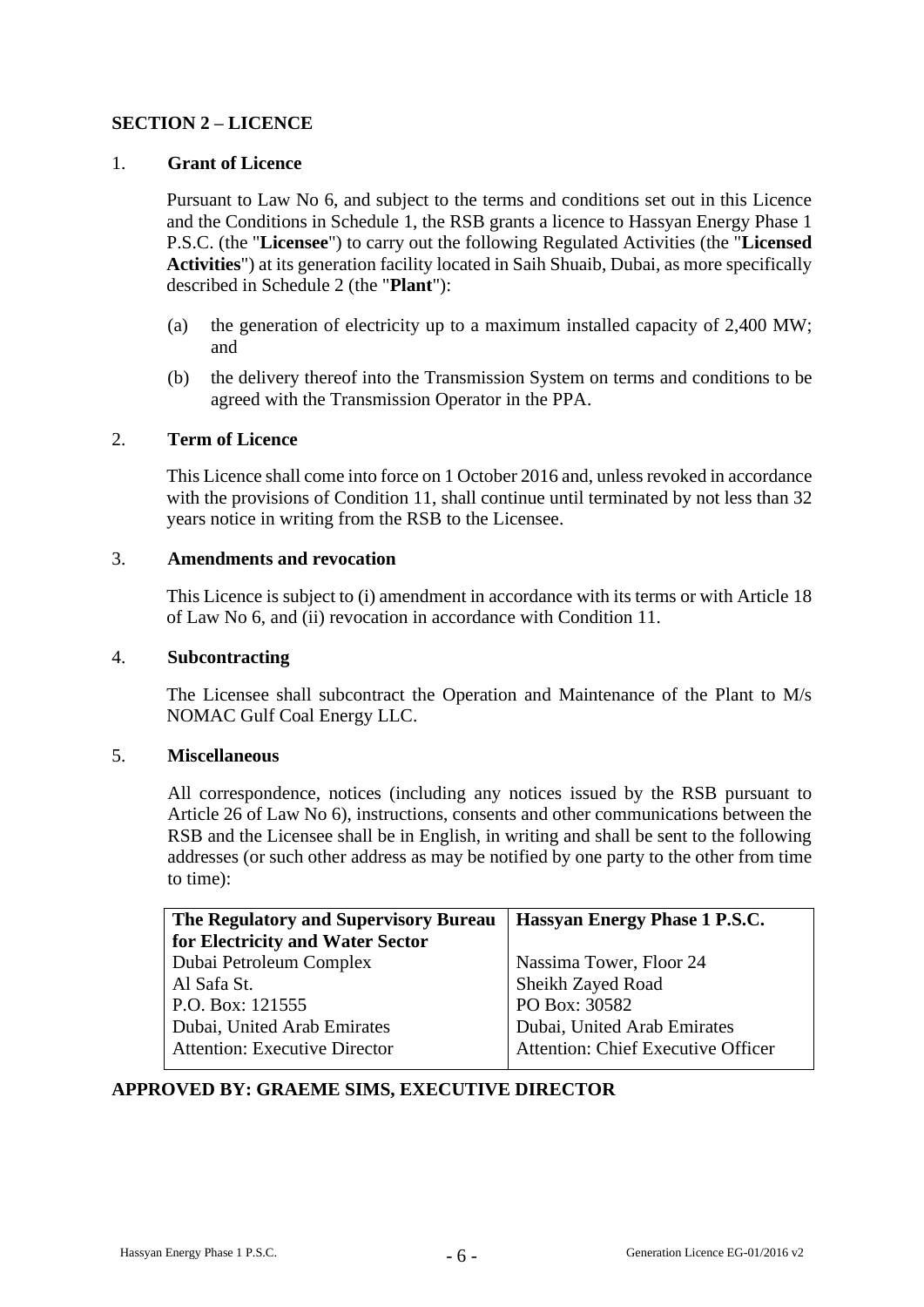### **SCHEDULE 1 - GENERATION CONDITIONS**

#### **CONDITION 1 CONDITIONS AND DEROGATIONS**

- 1. The Conditions in this Schedule shall apply to the Licensed Activities forming the authorised business of the Licensee or any Affiliate or Related Undertaking in the generation of electricity.
- 2. The Licensee may be relieved of its obligation under any Condition to such extent, and subject to such terms and conditions, as may be specified in directions issued by the RSB (following consultation with DEWA, other Licensed Entities and other persons likely to be materially affected thereby).

#### **CONDITION 2 PROHIBITED ACTIVITIES**

- 1. The Licensee shall not, and shall procure that no Affiliate or Related Undertaking (unless such Affiliate or Related Undertaking is specifically authorised to do so by the RSB) shall, on its own account (or that of the Licensee or of any Affiliate or Related Undertaking, as the case may be) within the Emirate of Dubai,:
	- (a) purchase or otherwise acquire electricity for the purpose of sale or other disposition to third parties;
	- (b) transmit electricity or otherwise convey electricity by any other means, except to the extent necessary to deliver electricity into the Transmission System;
	- (c) engage in the distribution or supply electricity to any premises, except to any plant, building or facility owned by the Licensee, a Developer Shareholder or one of their Affiliates;
	- (d) generate electricity in excess of the amount specified in Paragraph 1 of Section 2; or
	- (e) together with the Developer Shareholder (and the Licensee's and Developer Shareholder's respective Affiliates) and the Related Undertakings, have an aggregate capacity interest which exceeds 25% of the generation capacity of facilities which generate electricity in the Emirate of Dubai (where "**capacity interest**" means the percentage shareholding (whether direct or indirect) of the relevant Licensee, Developer Shareholder, Affiliate or Related Undertakings in entities which own generating capacity multiplied by the generating capacity of such entities).
- 2. The Licensee shall not without the prior consent of the RSB carry on any activities other than the Licensed Activities and Ancillary Services.
- 3. The Licensee shall comply, at all times, with Law No 6 when carrying out the Licensed Activities.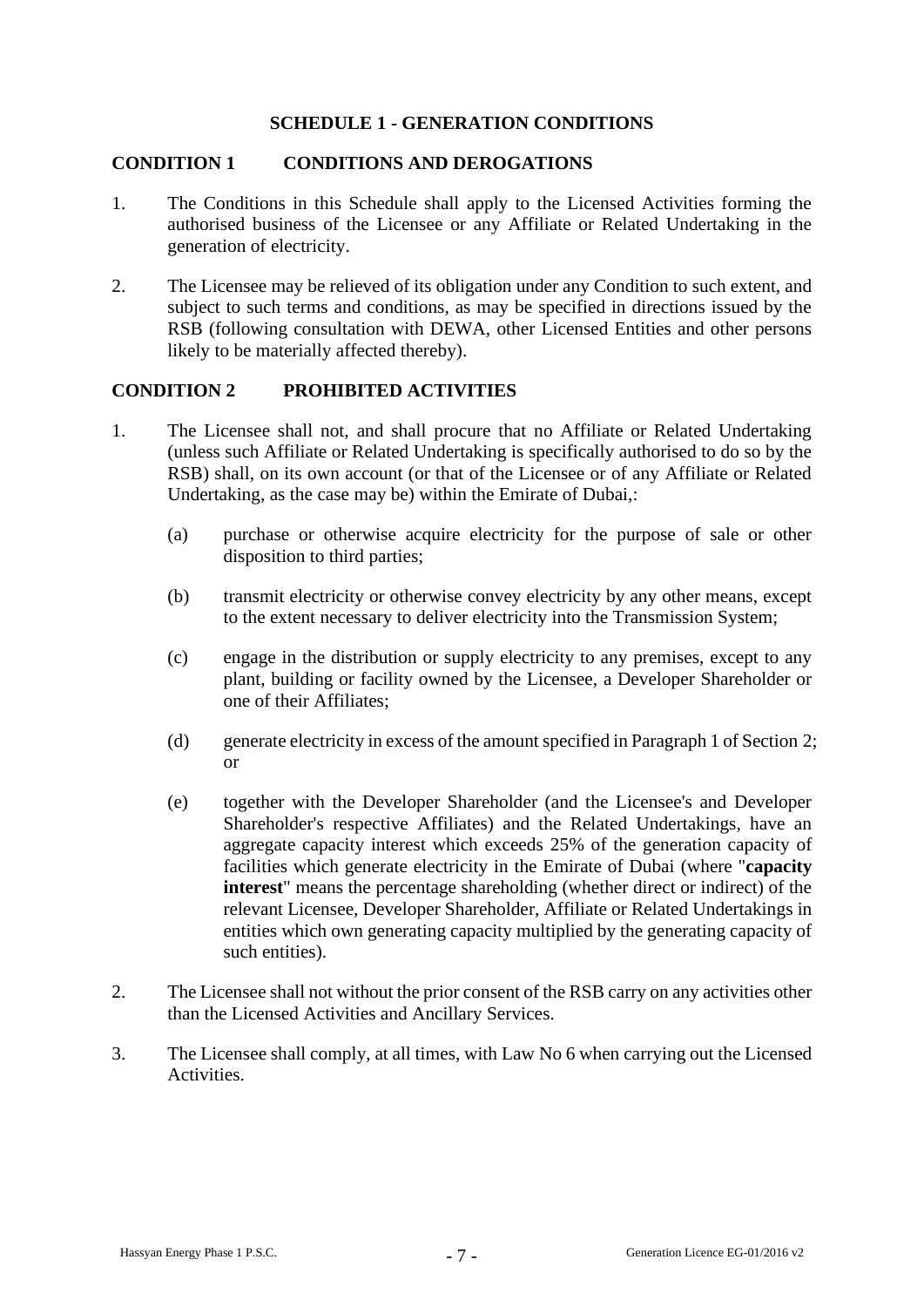## **CONDITION 3 COMPLIANCE**

- 1. The Licensee shall comply with the IWPP Code.
- 2. The Licensee shall comply with the provisions of the PPA.
- 3. The Licensee shall comply with the standards issued by the RSB from time to time pursuant to Article 20 of Law No 6 and approved by the Supreme Council of Energy established pursuant to Law No. (19) of 2009 Establishing the Supreme Council of Energy.

## **CONDITION 4 SYSTEM PLANNING**

The Licensee shall plan and develop the Licensee's System to a standard no less stringent than that applicable to the Transmission Operator (as approved from time to time by the RSB in respect of the Transmission System) or such other standard as may be proposed by the Licensee and approved by the RSB.

## **CONDITION 5 SCHEDULING, DISPATCH AND METERING**

- 1. The Licensee shall issue an Availability Notice in respect of all Power Units which have a capacity of 10 MW or more (as specified in Schedule 2).
- 2. The Licensee shall, at such times and in such manner as may be provided under the IWPP Code or the PPA, provide the Transmission Operator with all information reasonably required by it to enable it to (i) dispatch the Power Units from the Transmission Control Centre, (ii) implement the scheduling procedures specified in the IWPP Code, and (iii) perform such other functions as are required for the efficient operation of the Transmission System.
- 3. The Licensee shall comply with the provisions of the metering and data requirements set out in the IWPP Code and the PPA.

## **CONDITION 6 ANCILLARY SERVICES**

The Licensee shall, from time to time, upon request by the Transmission Operator, offer terms for the provision by the Licensee of Ancillary Services from any operating Power Unit.

## **CONDITION 7 PROVISION OF INFORMATION**

- 1. The Licensee shall provide to the RSB, in such manner and at such times as the RSB may require, such documents, accounting information, estimates, returns or reports (whether or not prepared specifically at the request of the RSB) of any description, as the RSB may consider necessary in the light of the Conditions or as it may require for the purpose of performing the functions assigned or transferred to it by, or under, Law No 6.
- 2. The Licensee shall prepare audited financial accounts as required by law and such other accounts as the RSB may require from time to time, and provide the RSB with copies thereof within six (6) months of the end of the Licensee's financial year.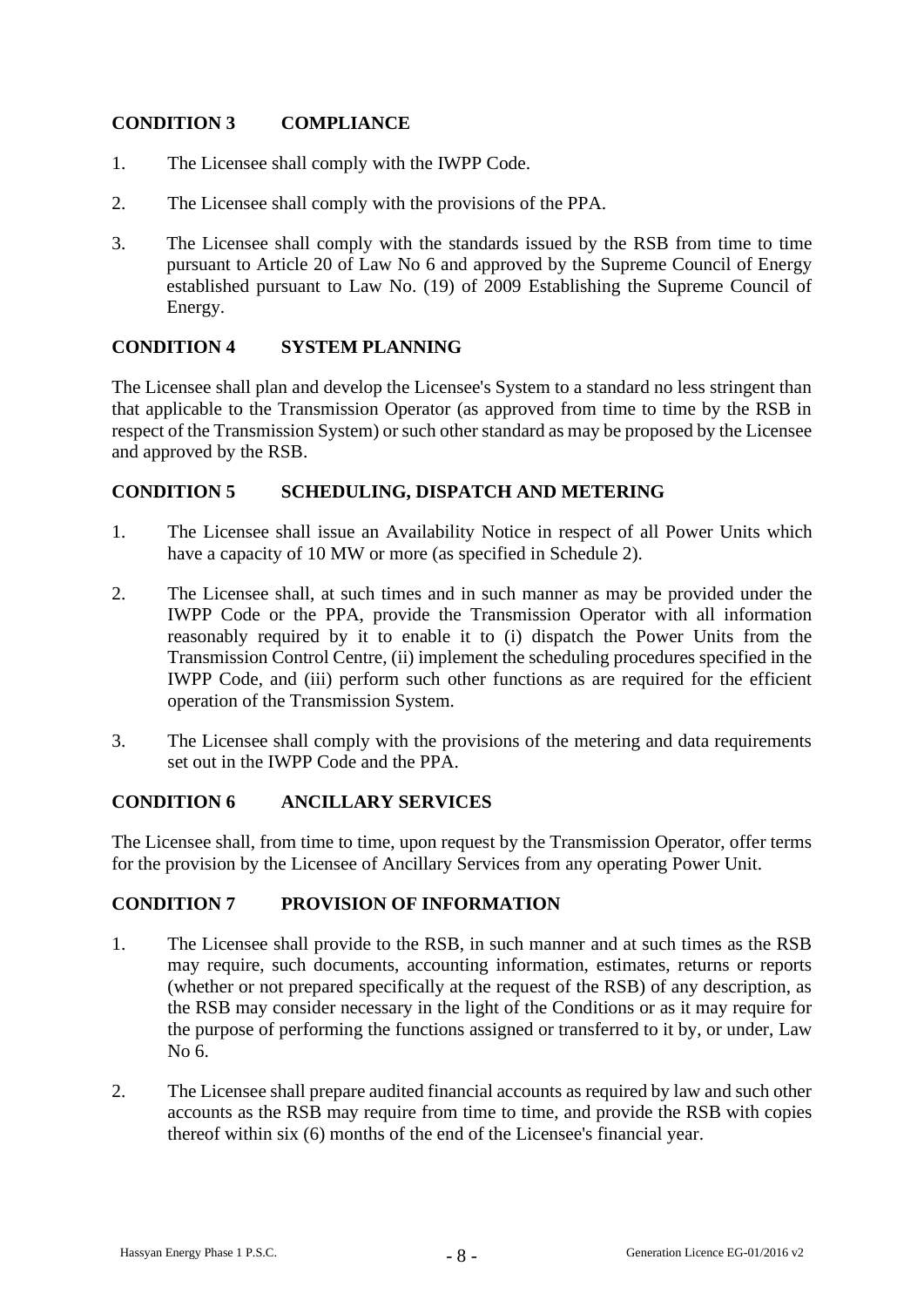## **CONDITION 8 HEALTH, SAFETY AND ENVIRONMENT**

- 1. The Licensee shall, taking due account of any guidance issued to it by the RSB and applicable health, safety and environmental standards prevailing in the Emirate of Dubai, within six (6) months of the day on which this Licence comes into force under Paragraph 2 of Section 2, establish and review, as and when appropriate, a written policy (and operational objectives and management arrangements to give effect to such policy) designed to protect (i) the health and safety of the general public and persons employed by the Licensee, and (ii) the environment (the "**HSE Policy**").
- 2. The Licensee shall, upon the establishment of the HSE Policy and any revision thereof, promptly send to the RSB a copy of the policy (together with a general description of the applicable operational objectives and management arrangements).
- 3. The Licensee shall perform the Licensed Activities in a manner consistent with the HSE Policy (and the applicable operational objectives) and shall use its reasonable endeavours to give effect to the management arrangements as described to the RSB.

#### **CONDITION 9 FEES**

In respect of the year beginning on 28 September 2016 and in each subsequent year, the Licensee shall, within thirty (30) days of the RSB giving notice to the Licensee of its fees, pay to the RSB the applicable fee as determined in accordance with the RSB Fees Schedule (as may be revised and approved from time to time by the Executive Council).

### **CONDITION 10 THIRD PARTY LIABILITY INSURANCE**

- 1. The Licensee shall maintain insurance against third party liabilities, in respect of its Licensed Activities, on terms approved by the RSB (including with respect to the type, cover, level and identity of the insurer(s)). The RSB may, at any time, give notice to the Licensee requiring it to modify the terms of such insurance and the Licensee shall, by no later than sixty (60) days (or such longer period as the RSB may approve) from the date of the notice, procure that such modification is made. Notwithstanding the foregoing, the Licensee shall not be required to maintain such insurance to the extent that the Licensee can demonstrate, to the reasonable satisfaction of the RSB, that it has the financial capacity to meet any liability to a third party in respect of which the Licensee does not otherwise have insurance.
- 2. The Licensee shall, except as the RSB may otherwise consent, procure that every insurance policy maintained pursuant to this Condition 10 shall bear an endorsement to the effect that thirty (30) days' notice shall be given to the RSB by the insurer or insurance broker of any lapse or cancellation of, or material change to, the policy.

## **CONDITION 11 REVOCATION**

- 1. The RSB may revoke this Licence by not less than thirty (30) days' written notice to the Licensee (unless the relevant breach is cured before the expiry of such thirty (30) day period):
	- (a) if the Licensee agrees in writing that this Licence should be revoked;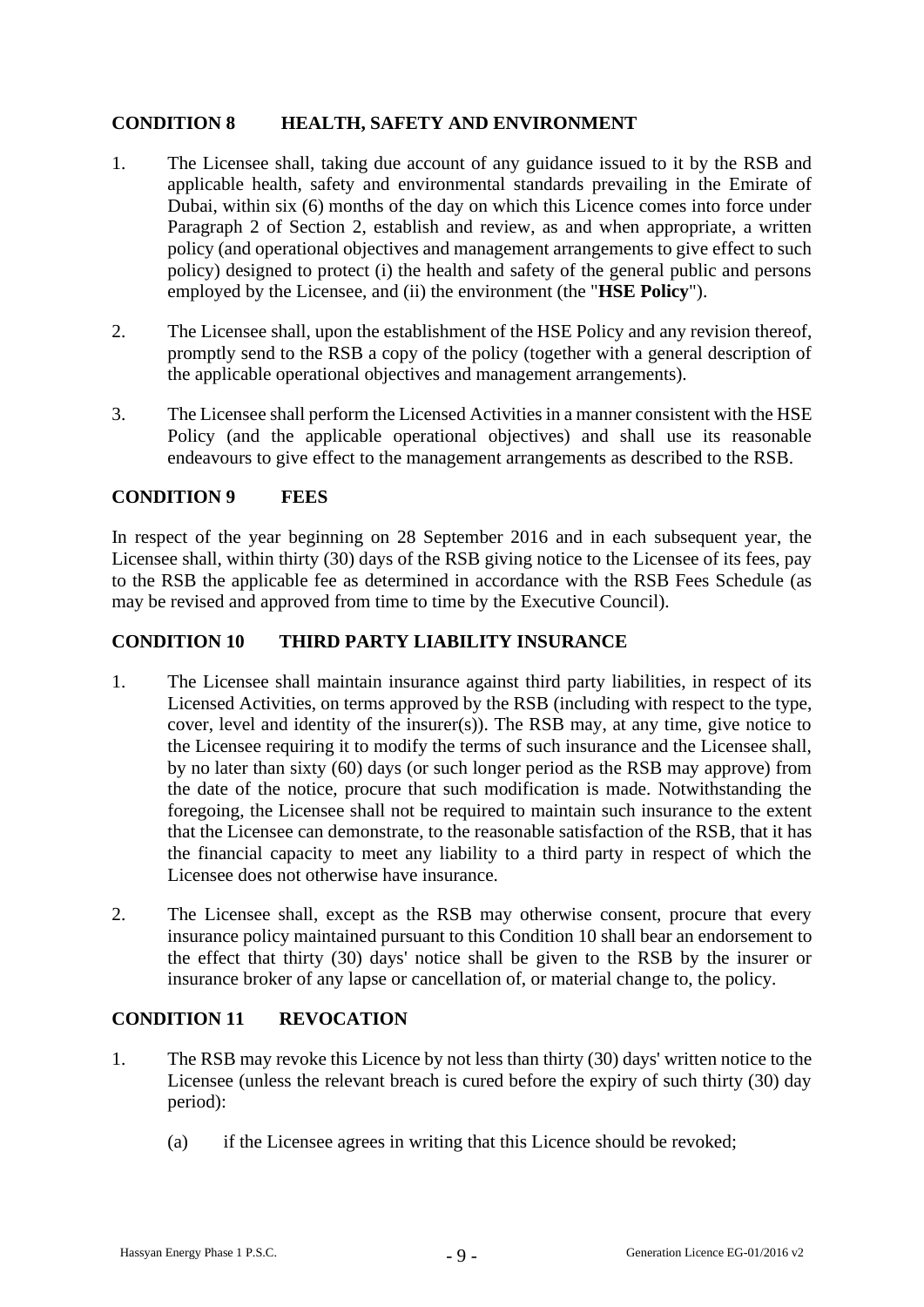- (b) if the Licensee is in breach of any applicable law of Dubai or the United Arab Emirates, including Law No 6;
- (c) if any amount payable under Condition 9 is not paid within thirty (30) days after it has become due, and remains unpaid for a period of thirty (30) days after the RSB has given the Licensee notice that the payment is overdue;
- (d) if the Licensee fails to comply with any notice issued by the RSB pursuant to Article 26 of Law No 6 and such failure is not rectified to the satisfaction of the RSB within three (3) months of the date of issuance thereof;
- (e) if the Licensee persistently fails to comply with its obligations under the IWPP Code or the PPA and such failure has a material adverse effect on the efficiency of the Transmission System and/or dispatch by the Transmission Control Centre;
- (f) if the PPA is terminated for any reason attributable to the Licensee;
- (g) if the Licensee ceases to carry on the Licensed Activities for a period exceeding ninety (90) days, except where the RSB is satisfied that such cessation was caused by an event or circumstances beyond the reasonable control of the Licensee;
- (h) if:
	- (i) the Licensee suffers a loss of 50% of the share capital and a resolution is passed, by shareholders representing at least 25% of the share capital of the Licensee, in relation to the bankruptcy, insolvency, winding-up, liquidation of, or similar proceeding against or relating to the Licensee; and/or
	- (ii) a trustee, liquidator, custodian or similar person is appointed in connection with any matter or proceeding referred to in (i) above, where the appointment is not set aside or stayed within sixty (60) days of such appointment; and/or
	- (iii) a court, which has jurisdiction, makes an order to wind up or otherwise confirm the bankruptcy or insolvency of the Licensee, where the order is not set aside or stayed within sixty (60) days;
- (i) if the Developer Shareholder transfers its shares in the Licensee without the RSB's consent;
- (j) if, without the RSB's consent, there is a direct or indirect change in Control of any Developer Shareholder or any person to whom the Licensee subcontracts all or part of the Licensed Activities in accordance with Paragraph 4 of Section 2 and Condition 13;
- (k) if the Licensee is convicted of having committed an offence under Article 37 of Law No 6 in making its application for this Licence;
- (l) on expiry of the duration of the existence of the Licensee as specified in its memorandum and articles of association; or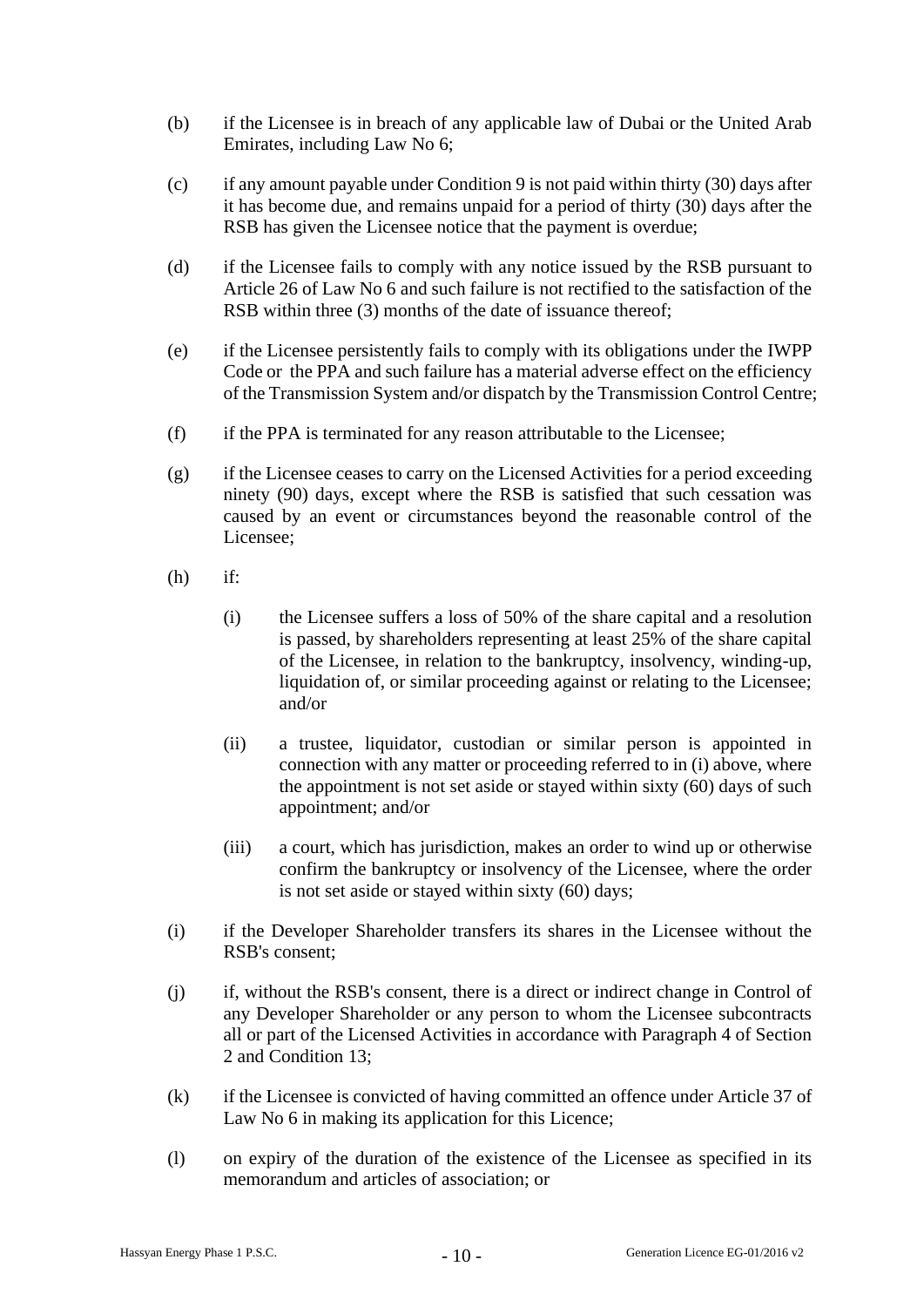(m) on the dissolution of the Licensee by operation of law on its merger with another entity, unless the RSB consents (pursuant to Condition 12) to the transfer of the Licence to the entity with which the Licensee has merged.

## **CONDITION 12 TRANSFER OF LICENCE**

- 1. The Licensee shall not (nor shall any person (individual or corporate) acting on behalf of the Licensee pursuant to a power of attorney, security assignment or other security document) transfer the Licence without the written consent of the RSB. In giving such consent, the RSB shall apply the same criteria as it applies to new applicants for a Licence. Any purported transfer in breach of this Condition shall be null and void.
- 2. In deciding whether to give its consent under this Condition 12, the RSB shall apply the same criteria as it would apply if it were deciding whether to grant a Licence to the transferee and the RSB may require the transferee to provide the same information as it would require if the transferee were applying for a Licence.
- 3. The RSB may make any consent given under this Condition 12 subject to compliance with such (i) modifications or other conditions as the RSB considers necessary or expedient for the purpose of protecting the interests of consumers, and (ii) incidental or consequential modifications or conditions as it considers necessary or expedient.

## **CONDITION 13 SUBCONTRACTING LICENSED ACTIVITIES**

To the extent that the Licensee is permitted to subcontract all or part of the Licensed Activities to a third party in accordance with Paragraph 4 of Section 2, the Licensee shall obtain the prior approval of the RSB to any change in the identity, or removal, of such third party and any material change in that subcontractor's scope of work.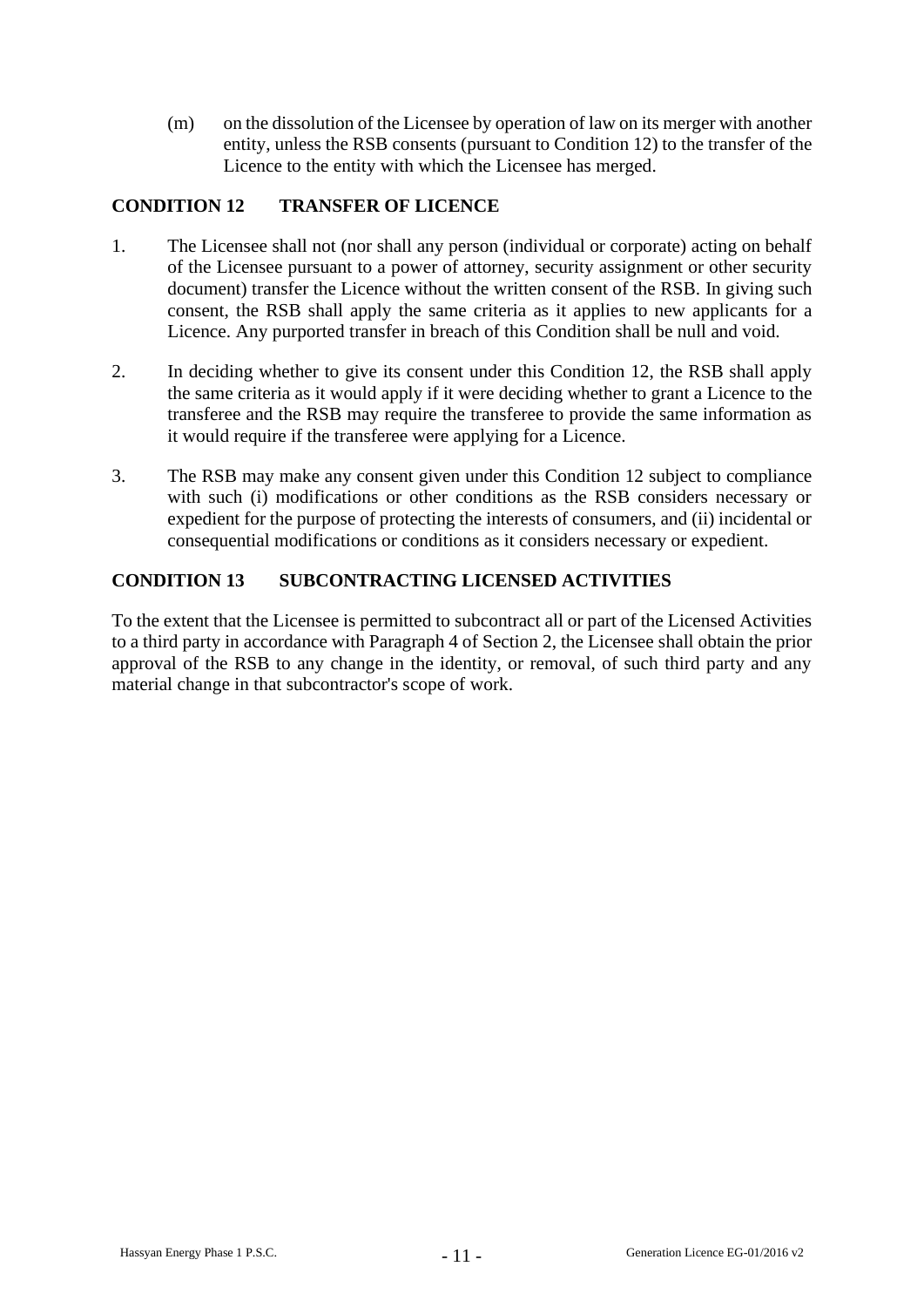## **SCHEDULE 2 - PLANT DESCRIPTION**

| Location                                     | Hassyan, Saih Shuaib, Dubai                                                                                                                          |
|----------------------------------------------|------------------------------------------------------------------------------------------------------------------------------------------------------|
| Capacity                                     | 2,400 MW; four units of 600 MW each                                                                                                                  |
| Technology                                   | Ultra-supercritical                                                                                                                                  |
| Fuel                                         | Natural Gas (Backup: Coal)                                                                                                                           |
| <b>Planned Commercial Operation</b><br>Dates | Unit 1: 1 <sup>st</sup> March 2020<br>Unit 2: 1st March 2021<br>Unit 3: 1 <sup>st</sup> March 2022<br>Unit 4: 1 <sup>st</sup> March 2023 (Plant COD) |

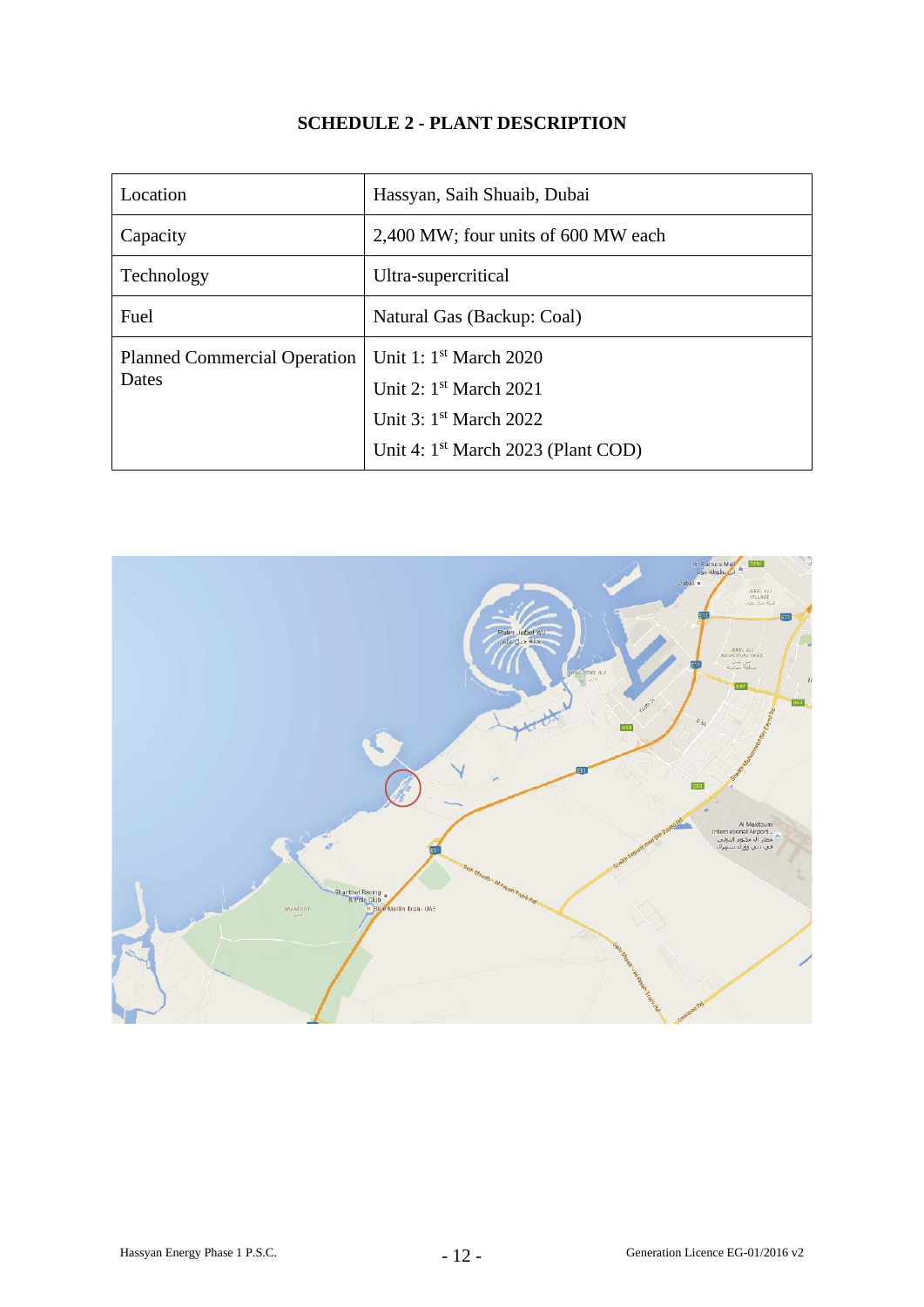